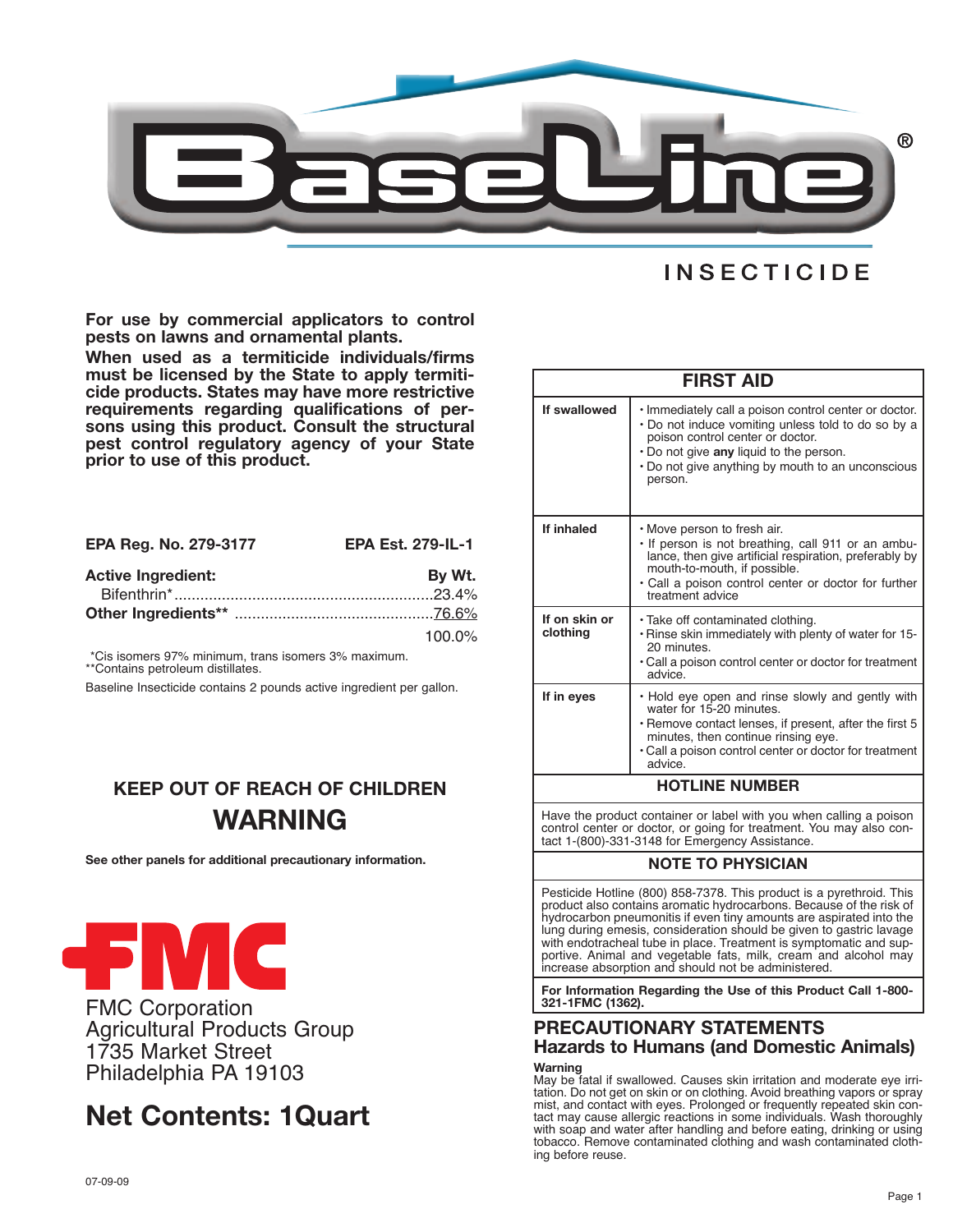All pesticide handlers (mixers, loaders and applicators) must wear longsleeved coveralls worn over a minimum of short-sleeved shirt and short pants, socks, chemical-resistant footwear, chemical-resistant gloves and protective eyewear. After the product is diluted in accordance with label directions for use, shirts, pants, socks, shoes and waterproof gloves are sufficient. In addition, all pesticide handlers must wear a respiratory protection device<sup>1</sup> when handling the concentrate or when working in a non-ventilated space. All pesticide handlers must wear protective eye wear when working in a non-ventilated space or applying termiticide by rodding or sub-slab injection.

1 NIOSH approved respirator with any R, P or HE filter.

or <sup>a</sup> NIOSH approved respirator with an organic vapor (OV) cartridge or canister with any R, <sup>P</sup> or HE prefilter.

**Environmental Hazards** apply directly to water, or to areas where surface water is present or to intertidal areas below the mean high water mark. Do not contaminate water by cleaning of equipment or disposal of equipment washwaters. Do should be used when spraying to avoid fish and reptile pets in/around ornamental ponds.

Do not apply this product or allow it to drift to crops or weeds on which Bees are actively foraging. Additional information may be obtained from your Cooperative Extension Service.

# **Physical/Chemical Hazards**

Do not use or store near heat or open flame.

Do not apply this product in or on electrical equipment due to the possi- bility of shock hazard.

### **DIRECTIONS FOR USE**

It is a violation of Federal Law to use this product in a manner inconsistent with its labeling.

Do not apply by air.

Do not use in greenhouses, nurseries.

# **STORAGE AND DISPOSAL**

## **Pesticide Storage**

If crystals are observed, warm material to above 60°F by placing container in warm location. Shake or roll container periodically to redissolve solids. Do not use external source of heat for warming container.

Keep out of reach of children and animals. Store in original containers only. Store in a cool, dry place and avoid excess heat. Carefully open containers. After partial use, replace lids and close tightly. Do not put concentrate or dilute material into food or drink containers. Do not contaminate other pesticides, fertilizers, water, food, or feed by storage or disposal.

In case of spill, avoid contact, isolate area and keep out animals and unprotected persons. Confine spills. Call FMC: (800) 331-3148.

To confine spill: If liquid, dike surrounding area or absorb with sand, cat litter, commercial clay or gel absorbent. If dry material, cover to prevent dispersal. Place damaged package in a holding container. Identify contents.

### **Pesticide Disposal**

Pesticide wastes are toxic. Improper disposal of excess pesticide, spray mixture, or rinsate is a violation of Federal Law. If these wastes cannot be disposed of by use according to label instructions, contact your State Pesticide or Environmental Control Agency, or the Hazardous Waste representative at the nearest EPA Regional Office for guidance.

### **Container Disposal**

Metal or Plastic Container: Non-refillable container. Do not reuse or refill this container. Triple rinse as follows: Empty the remaining contents into application equipment or mix tank and drain for 10 seconds after flow begins to drip. Fill the container 1/4 full with water and recap. Shake for 10 seconds, Pour rinsate into application equipment or mix tank or store rinsate for later use or disposal. Drain for 10 seconds after flow begins to drip. Repeat this procedure two more times. Then offer for recycling if available, or reconditioning, or puncture and dispose of in a sanitary landfill, or by other procedures approved by State and local authorities. Do not cut or weld metal containers.

Returnable/Refillable Containers: Refill this container with pesticide only. Do not reuse this container for any other purpose. Cleaning the container before final disposal is the responsibility of the person disposing of the container. Cleaning before refilling is the responsibility of the refiller. To clean the container before final disposal, empty the remaining contents into application equipment or mix tank. Fill the container about 10% full with water. Agitate vigorously or recirculate water with the pump for 2 minutes. Pour or pump rinsate into application equipment or rinsate collection system. Repeat this rinsing procedure two more times.

## **General Information on the Use of this Product**

Not for use on plants being grown for sale or other commercial use, or for commercial seed production, or for research purposes. For use on plants intended for aesthetic purposes or climatic modifications and being grown in interior plantscapes, ornamental gardens or parks, or lawns and grounds.

The use of this product prevents and controls Termite infestations in and around structures and constructions.

The dilute insecticidal emulsion must be adequately dispersed in the soil to establish a barrier between the wood and the termites in the soil. As a good practice: 1) all non-essential wood and cellulose containing materials, should be removed from around foundation walls, crawl spaces, and porches; 2) eliminate termite access to moisture by repairing faulty plumbing and/or construction grade. Soil around untreated structural wood in contact with soil should be treated as described below.

To establish an effective insecticidal barrier with this product the service technician must be familiar with current Termite control practices such as: trenching, rodding, sub-slab injection, coarse fan spraying of soil surfaces, crack and crevice (void) injection, excavated soil treatment, and brush or spray applications to infested or susceptible wood. These techniques must be correctly employed to prevent or control infestations by subterranean termites such as: *Coptotermes, Heterotermes, Reticulitermes* and *Zootermopsis*. The biology and behavior of the species involved should be considered by the service technician in determining which control practices to use to eliminate or prevent the termite infestation.

Choice of appropriate procedures should include consideration of such variable factors as the design of the structure, location of heating, ventilation, and air conditioning (HVAC) systems, water table, soil type, soil compaction, grade conditions, and location and type of domestic water supplies and utilities.

For advice concerning current control practices with relation to specific local conditions, consult resources in structural pest control and state cooperative extension and regulatory agencies.

### **Subterranean Termite Control Directions For Use**

All pesticide handlers (mixers, loaders and applicators) must wear longsleeved coveralls worn over a minimum of short-sleeved shirt and short pants, socks, chemical-resistant footwear, chemical-resistant gloves pants, socks, chemical-resistant footwear, chemical-resistant gloves and protective eyewear. After the product is diluted in accordance with label directions for use, shirts, pants, socks, shoes and waterproof gloves are sufficient. In addition, all pesticide handlers must wear a respiratory protection device1 when handling the concentrate or when working in a non-ventilated space. All pesticide handlers must wear protective eye wear when working in a non-ventilated space or applying termiticide by rodding or sub-slab injection.

1NIOSH approved respirator with any R, P or HE filter.

or a NIOSH approved respirator with an organic vapor (OV) cartridge or canister with any R, P or HE prefilter.

When treating adjacent to an existing structure, the applicator must check the area to be treated, and immediately adjacent areas of the structure, for visible and accessible cracks and holes to prevent any leaks or significant exposures to persons occupying the structure. People present or residing in the structure during application must be advised to remove their pets and themselves from the structure if they see any signs of leakage. After application, the applicator is required to check for leaks. All leaks resulting in the deposition of termiticide in locations other than those prescribed on this label must be cleaned up prior to leaving the application site. Do not allow people or pets to contact contaminated areas or to reoccupy contaminated areas of the structure until the clean-up is completed.

**Important:** Contamination of public and private water supplies must be avoided by following these precautions: Use anti-backflow equipment or procedures to prevent siphonage of insecticide into water supplies. Do not contaminate cisterns or wells. Do not treat soil that is water saturated or frozen or in any conditions where runoff or movement from the treatment area (site) is likely to occur. Consult state and local specifications for recommended distances of wells from treated areas, or if such regulations do not exist, refer to Federal Housing Administration Specifications (H.U.D.) for guidance.

**Note:** Crawl spaces are to be considered inside of the structure.

**Critical Areas:** Critical areas include areas where the foundation is penetrated by utility services, cracks and expansion joints, bath traps and areas where cement constructions have been poured adjacent to the foundation such as stairs, patios and slab additions.

### **Structures with Wells/Cisterns Inside Foundations**

Structures that contain wells or cisterns within the foundation of a structure can only be treated using the following techniques:

1. Do not treat soil while it is beneath or within the foundation or along the exterior perimeter of a structure that contains a well or cistern. The treated backfill method must be used if soil is removed and treated outside/away from the foundation. The treated backfill technique is described as follows: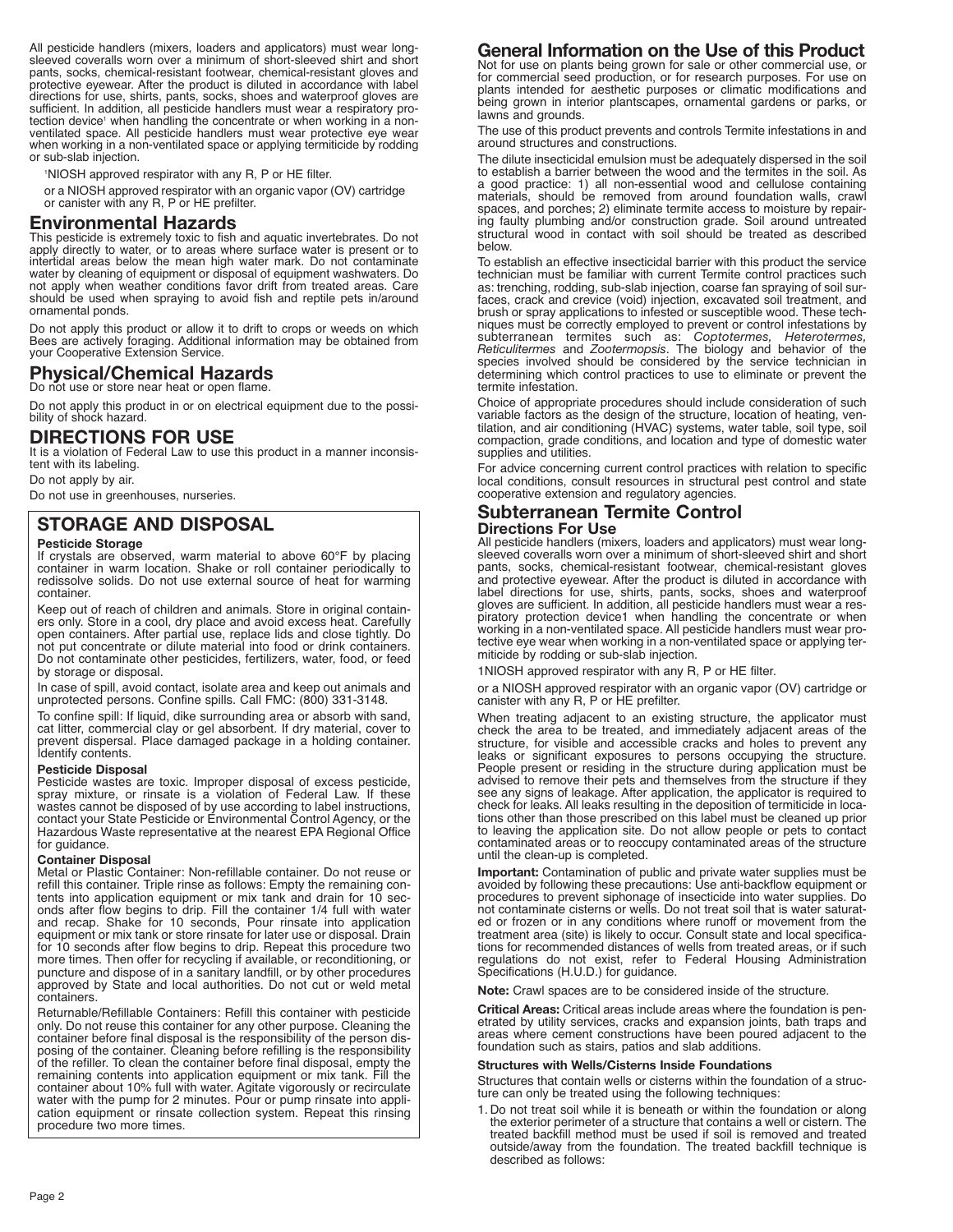- a. Trench and remove soil to be treated onto heavy plastic sheeting or similar material or into a wheelbarrow.
- b. Treat the soil at the rate of 4 gallons of dilute emulsion per 10 linear feet per foot of depth of the trench, or 1 gallon per 1.0 cubic feet of soil. See "Mixing Directions section of the label. Mix thoroughly into the soil taking care to contain the liquid and prevent runoff or spillage.
- c. After the treated soil has absorbed the diluted emulsion, replace the soil into the trench.
- 2. Treat infested and/or damaged wood in place using an injection technique such as described in the "Control of Wood Infesting Insects" section of this label.

**Structures with Adjacent Wells/Cisterns and/or Other Water Bodies** Applicators must inspect all structures with nearby water sources such as wells, cisterns, surface ponds, streams, and other bodies of water and evaluate, at a minimum, the treatment recommendations listed below prior to making an application

- 1. Prior to treatment, if feasible, expose the water pipe(s) coming from the well to the structure, if the pipe(s) enter the structure within 3 feet of grade.
- 2. Prior to treatment, applicators are advised to take precautions to limit the risk of applying the termiticide into subsurface drains that could empty into any bodies of water. These precautions include evaluating whether application of the termiticide to the top of the footer may result in contamination of the subsurface drain. Factors such as depth to the drain system and soil type and degree of compaction should be taken into account in determining the depth of treatment.
- 3. When appropriate (i.e., on the water side of the structure), the treated backfill technique (described above) can also be used to minimize offsite movement of termiticide.

Prior to using this technique near wells or cisterns, consult state, local or federal agencies for information regarding approved treatment practices in your area.

### **Application Rate:**

Use a 0.06% emulsion for subterranean termites. For other pests on the label use specific listed rates.

**Mixing Directions:** Mix the termiticide use dilution in the following man-<br>ner: Fill tank 1/4 to 1/3 full. Start pump to begin by-pass agitation and place end of treating tool in tank to allow circulation through hose. Add appropriate amount of BaseLine Insecticide. Add remaining amount of water. Let pump run and allow recirculation through the hose for 2 to 3 minutes.

Baseline Insecticide may also be mixed into full tanks of water, but requires substantial agitation to insure uniformity of the emulsion.

To prepare a 0.06% water emulsion, ready to use, dilute 1 quart of Baseline Insecticide with 99.75 gallons of water.

### **Mixing:**

For the desired application rate, use the chart below to determine the amount of BaseLine Insecticide for a given volume of finished emulsion:

| <b>Amount of BaseLine Insecticide</b><br>(Gallons except where noted) |                                                                                                |                                                                                       |                                                |
|-----------------------------------------------------------------------|------------------------------------------------------------------------------------------------|---------------------------------------------------------------------------------------|------------------------------------------------|
| <b>Emulsion</b><br><b>Concentration</b>                               | <b>Amount</b><br>of Baseline                                                                   | Amount<br>of Water                                                                    | <b>Desired Gallons</b><br>of Finished Emulsion |
| 0.06%                                                                 | 0.32 oz<br>1.6 oz<br>3.2 oz.<br>8 oz.<br>$0.5$ gt.<br>$0.75$ gt.<br>1 qt<br>$1.5$ gt.<br>2 qt. | 127.68 oz.<br>4.99<br>9.975<br>24.94<br>49.875<br>74.8125<br>99.75<br>149.62<br>199.5 | 5<br>10<br>25<br>50<br>75<br>100<br>150<br>200 |
| $0.12\%*$                                                             | 0.64 oz<br>3.2 oz<br>6.4 oz.<br>$0.5$ gt.<br>1 qt.<br>1.5 gt.<br>2 qt<br>3 qt.                 | 127.36 oz.<br>4.975<br>9.95<br>24.875<br>49.75<br>74.625<br>99.5<br>149.25<br>199     | 5<br>10<br>25<br>50<br>75<br>100<br>150<br>200 |

Common units of measure:

1 pint  $= 16$  fluid ounces (oz.)

1 quart = 2 pints = 4 cups =  $32$  fluid ounces (oz.)

\*For termite applications, only use this rate in conjunction with the application volume adjustments as listed in the section below or in the foam or underground service application sections.

**Application Volume:** To provide maximum control and protection against termite infestation apply the specified volume of the finished water emulsion and active ingredient as set forth in the directions for use section of this label. If soil will not accept the labeled application volume, the volume may be reduced provided there is a corresponding increase in concentration so that the amount of active ingredient applied to the soil remains the same.

Note: Large reductions of application volume reduce the ability to obtain a continuous barrier. Variance is allowed when volume and concentration are consistent with label directed rates and a continuous barrier can still be achieved.

Where desirable for pre and post construction treatments, the volume of the 0.12% emulsion may be reduced by 1/2 the labeled volume. See Volume Adjustment Chart below.

**Note:** When volume is reduced, the hole spacing for subslab injection and soil rodding may require similar adjustment to account for lower volume dispersal of the termiticide in the soil.

| <b>Volume Adjustment Chart</b>                                      |             |             |  |
|---------------------------------------------------------------------|-------------|-------------|--|
| Rate (% emulsion)                                                   | 0.06%       | 0.12%       |  |
| Volume allowed<br>Horizontal (gallons emulsion/10 ft <sup>2</sup> ) | 1.0 gallons | 0.5 gallons |  |
| Vertical (gallons emulsion/10 lin. ft.)                             | 4.0 gallons | 2.0 gallons |  |

**After Treatment:** All holes in commonly occupied areas into which BaseLine Insecticide has been applied must be plugged. Plugs must be of a non-cellulose material or covered by an impervious, non-cellulose material.

### **Pre-Construction Subterranean Termite Treatment**

Pre-Construction Treatment: Do not apply at a lower dosage and/or concentration than specified on this label for applications prior to **the installation of the finished grade.**

When treating foundations deeper than 4 feet, apply the termiticide as the backfill is being replaced, or if the construction contractor fails to notify the<br>applicator to permit this, treat the foundation to a minimum depth of 4 feet<br>after the backfill has been installed. The applicator must tren into the trench or trench along the foundation walls and around pillars and other foundation elements, at the rate prescribed from grade to a minimum depth of 4 feet. When the top of the footing is exposed, the applicator must treat the soil adjacent to the footing to a depth not to exceed the bottom of the footing. However, in no case should a structure be treated below the footing.

Effective pre-construction subterranean Termite control is achieved by the establishment of vertical and/or horizontal insecticidal barriers using 0.06% emulsion of BaseLine Insecticide.

**Horizontal Barriers** such as footing trenches, slab floors, carports, and the soil beneath stairs and crawl spaces.

To produce a horizontal insecticidal barrier, apply the emulsion at the rate<br>of 1 gallon per 10 square feet to fill soil. If fill is washed gravel or other<br>coarse material, apply at 1.5 gallons of emulsion per 10 square fe made by a low pressure spray (less than 50 p.s.i.) using a coarse spray nozzle. If slab will not be poured the same day as treatment, cover treated soil with a water-proof barrier such as polyethylene sheeting. This is not necessary if foundation walls have been installed around the treated soil.

### **Vertical Barriers**

Vertical barriers should be established in areas such as around the base of foundations, plumbing, utility entrances, back-filled soil against foundation walls and other critical areas.

To produce a vertical barrier in soil, apply the emulsion at a rate of 4 gal-lons per 10 linear feet per foot of depth. Distribute the treatment as evenly as possible.

- a. When rodding or trenching, it is important that emulsion reaches the top of the footing. Rod holes should be spaced to provide a continu-ous insecticidal barrier.
- b. Care should be taken to avoid soil wash-out around the footing.
- c. Trenches need not be wider than <sup>6</sup> inches. Emulsion should be mixed with the soil as it is being replaced in the trench.
- d. For a monolithic slab, an inside vertical barrier may not be required.

Hollow block voids may be treated at a rate of 2 gallons of emulsion per 10 linear feet so that the emulsion will reach the top of the footing.

Prior to each application, applicators must notify the general contractor, construction superintendent, or similar responsible party, of the intended termiticide application and intended sites of application and instruct the responsible person to notify construction workers and other individuals to leave the area to be treated during application and until the termiticide is absorbed into the soil.

### **Post Construction Subterranean Termite Treatment**

Use a 0.06% emulsion for post-construction treatment. Post-construction soil applications shall be made by injection, rodding, and/or trenching or coarse fan spray with pressures not exceeding 25 p.s.i. at the nozzle. Care should be taken to avoid soil wash-out around the footing.

Do not apply emulsion until location of wells, radiant heat pipes, water and sewer lines and electrical conduits are known and identified. Caution must be taken to avoid puncturing and injection into these elements.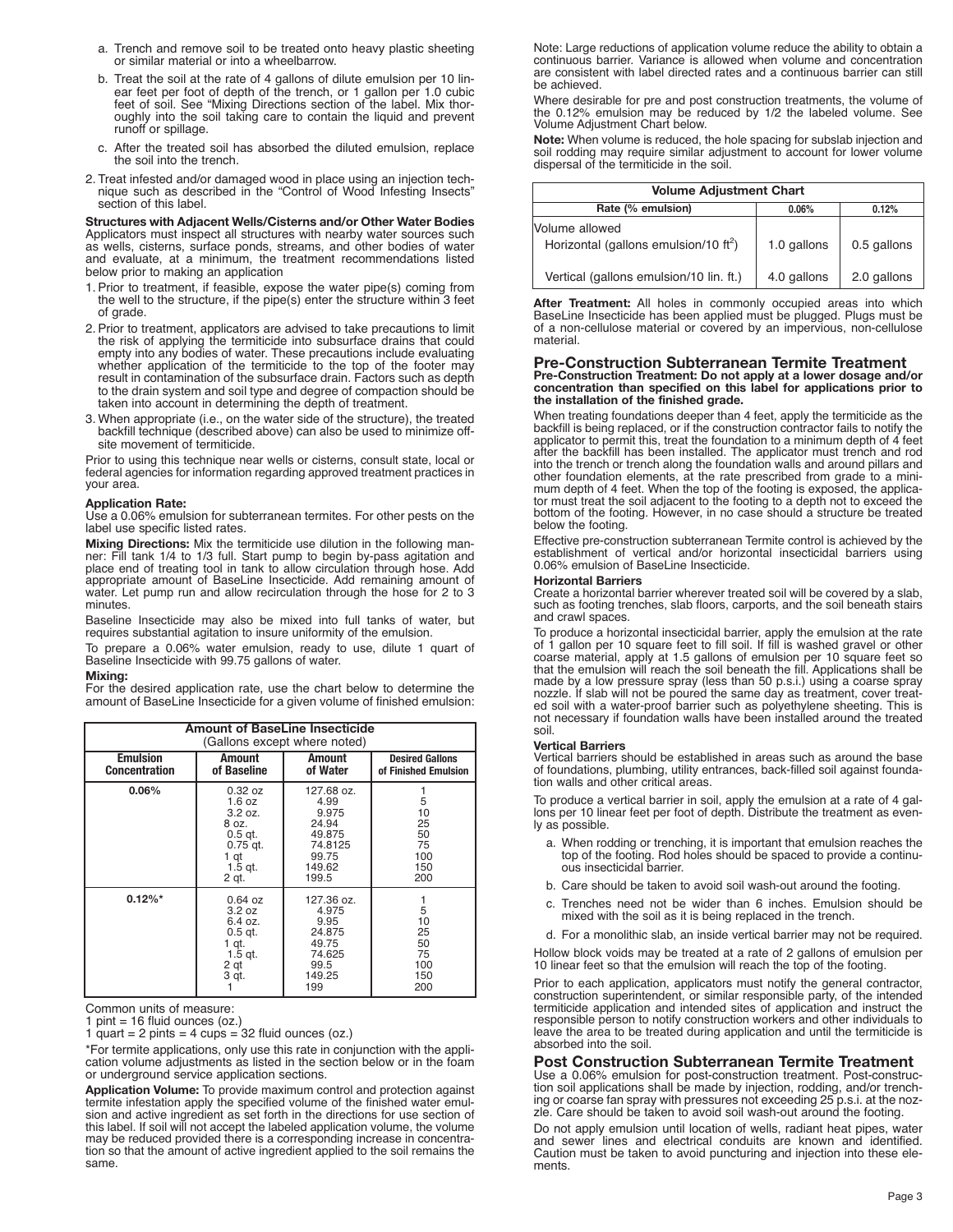**Foundations:** For applications made after the final grade is installed, the applicator must trench and rod into the trench or trench along the foundation walls and around pillars and other foundation elements, at the rate prescribed from grade to the top of the footing. When the footing is more than four (4) feet below grade, the applicator must trench and rod into the trench or trench along the foundation walls at the rate prescribed to a min-imum depth of four feet. The actual depth of treatment will vary depending on soil type, degree of compaction, and location of termite activity.<br>When the top of the footing is exposed, the applicator must treat the soil<br>adjacent to the footing to a depth not to exceed the bottom of the footin adjacent to the footing to a depth not to exceed the bottom of the footing.<br>However, in no case should a structure be treated below the footing.

### **Slabs**

Vertical barriers may be established by sub-slab injection within the structure and trenching and rodding or trenching outside at the rate of 4 gallons of emulsion per 10 linear feet per foot of depth. Special care must be taken to distribute the treatment evenly. Treatment should not extend below the bottom of the footing.

Treat along the outside of the foundation and where necessary beneath the slab on the inside of foundation walls. Treatment may also be required beneath the slab along both sides of interior footing-supported walls, one side of interior partitions and along all cracks and expansion joints. Horizontal barriers may be established where necessary by longrodding or by grid pattern injection vertically through the slab.

- a. Drill holes in the slab and/or foundation to allow for the application of a continuous insecticidal barrier.
- b. For shallow foundations (1 foot or less) dig a narrow trench approximately 6 inches wide along the outside of the foundation walls. Do not dig below the bottom of the footing. The emulsion should be applied to the trench and soil at 4 gallons of emulsion per 10 linear feet per foot of depth as the soil is replaced in the trench.
- c. For foundations deeper than 1 foot follow rates for basement.
- d. Exposed soil and wood in bath traps may be treated with a 0.06% emulsion.

### **Basements**

Where the footing is greater than 1 foot of depth from grade to the bottom of the foundation, application can be made by trenching and rodding or trenching at the rate of 4 gallons of emulsion per 10 linear feet per foot of depth. When the footer is more than four feet below grade, the applicator may trench and rod or trench along foundation walls at the rate prescribed for four feet of depth. The actual depth of treatment will vary depending on soil type, degree of compaction, and location of termite activity. However, in no case should a structure be treated below the footer. Sub-slab injection may be necessary along the inside of foundation walls, along cracks and partition walls, around pipes, conduits, piers, and along both sides of interior footing-supported walls.

**Accessible Crawl Spaces:** For crawl spaces, apply vertical termiticide barriers at the rate of 4 gallons of emulsion per 10 linear feet per foot of<br>depth from grade to the top of the footing, or if the footing is more than 4<br>feet below grade, to a minimum depth of 4 feet. Apply by trenching a walkways adjacent to foundation elements prevent trenching, treatment may be made by rodding alone. When soil type and/or conditions make trenching prohibitive, rodding may be used. When the top of the footing is exposed, the applicator must treat the soil adjacent to the footing to a depth not to exceed the bottom of the footing. Read and follow the mixing and use direction section of the label if situations are encountered where the soil will not accept the full application volume.

- 1. Rod holes and trenches must not extend below the bottom of the footing.
- 2. Rod holes must be spaced so as to achieve a continuous termiticide barrier but in no case more than 12 inches apart.
- 3. Trenches must be a minimum of 6 inches deep or to the bottom of the footing, whichever is less, and need not be wider than 6 inches. When trenching in sloping (tiered) soil, the trench must be stepped to ensure adequate distribution and to prevent termiticide from running off. The emulsion must be mixed with the soil as it is replaced in the trench.
- 4. When treating plenums or crawl spaces, turn off the air circulation system of the structure until application has been completed and all termiticide has been absorbed by the soil.

**Inaccessible Crawl Spaces:** For inaccessible interior areas, such as areas where there is insufficient clearance between floor joists and ground surfaces to allow operator access, excavate if possible, and treat according to the instructions for accessible crawl spaces. Otherwise, apply one or <sup>a</sup> combination of the following two methods.

- 1. To establish <sup>a</sup> horizontal barrier, apply to the soil surface, <sup>1</sup> gallon of emulsion per <sup>10</sup> square feet overall using <sup>a</sup> nozzle pressure of less than 25 p.s.i. and a coarse application nozzle (e.g., Delavan Type RD<br>Raindrop, RD-7 or larger, or Spraying Systems Co. 8010LP TeeJet or<br>comparable nozzle). For an area that cannot be reached with the application<br>cation wa
- 2. To establish <sup>a</sup> horizontal barrier, drill through the foundation wall or through the floor above and treat the soil perimeter at <sup>a</sup> rate of <sup>1</sup> gallon

of emulsion per 10 square feet. Drill spacing must be at intervals not to exceed 16 inches. Many States have smaller intervals, so check State regulations which may apply.

When treating plenums and crawl spaces, turn off the air circulation sys- tem of the structure until application has been completed and all termiticide has been absorbed by the soil.

**Masonry Voids:** Drill and treat voids in multiple masonry elements of the structure extending from the structure to the soil in order to create <sup>a</sup> con- tinuous treatment barrier in the area to be treated. Apply at the rate of <sup>2</sup> gallons of emulsion per 10 linear feet of footing, using a nozzle pressure of less than 25 p.s.i. When using this treatment, access holes must be drilled below the sill plate and should be as close as possible to the foot-<br>ing as is practical. Treatment of voids in block or rubble foundation walls must be closely examined: Applicators must inspect areas of possible runoff as a precaution against application leakage in the treated areas. Some areas may not be treatable or may require mechanical alteration prior to treatment.

All leaks resulting in the deposition of termiticide in locations other than those prescribed on this label must be cleaned up prior to leaving the application site. Do not allow people or pets to contact contaminated areas or to reoccupy the contaminated areas of the structure until the clean-up is completed.

**Note:** When treating behind veneer care should be taken not to drill beyond the veneer. If concrete blocks are behind the veneer, both the blocks and the veneer may be drilled and treated at the same time.

Not for use in voids insulated with rigid foam insulation.

**Excavation Technique:** If treatment must be made in difficult situations, along fieldstone or rubble walls, along faulty foundation walls, and around pipes and utility lines which lead downward from the structure to a well or pond, application may be made in the following manner:

- a. Trench and remove soil to be treated onto heavy plastic sheeting or similar material.
- b. Treat the soil at the rate of 4 gallons of emulsion per 10 linear feet per foot of depth of the trench. Mix the emulsion thoroughly into the soil taking care to prevent liquid from running off the liner.
- c. After the treated soil has absorbed the liquid emulsion, replace the soil in the trench.

**Attention:** When applying BaseLine Insecticide in a confined area, the user should wear unvented goggles and a NIOSH-approved respirator during application.

### **Foam Applications**

Baseline Insecticide emulsion, from 0.06 to 0.12 % may be converted to a foam with expansion characteristics from 2 to 40 times.

**Localized Application**<br>**Foam Applications:** The emulsion may be converted to a foam and the foam used to control or prevent termite infestations.

Depending on the circumstances, foam applications may be used alone<br>or in combination with liquid emulsion applications. Applications may be<br>made behind veneers, piers, chimney bases, into rubble foundations,<br>into block vo

Foam and liquid application must be consistent with volume and active ingredient instructions in order to insure proper application has been made. The volume and amount of active ingredient are essential to an effective tr

Foam applications are generally <sup>a</sup> good supplement to liquid treatments in difficult areas, but may be used alone in difficult spots.

### **Application Under Slabs or to Soil in Crawlspaces to Prevent or Control Termites**

Application may be made using BaseLine Insecticide foam alone or in combination with liquid emulsion. The equivalent of at least 4 gallons (1.28 ounces of BaseLine Insecticide concentrate) of 0.06% emulsion per 10 linear feet (vertical barrier), or at least 1 gallon (0.32 ounces of BaseLine Insecticide concentrate) of 0.06% emulsion per 10 square feet (horizontal barrier) must be applied either as emulsion, foam, or a combination of both. For a foam only application, apply BaseLine Insecticide concentrate in sufficient foam concentration and foam volume to deposit 1.28 ounces of concentrate per 10 linear feet or 0.32 ounces of concentrate per 10 square feet. For example, 2 gallons of 0.12% emulsion generated as foam to cover 10 linear feet is equal to the application of 4 gallons of 0.06% emulsion per 10 linear feet.

### **Sand Barrier Installation and Treatment**

Termites can build mud tubes over treated surfaces as long as they have access to untreated soil and do not have to move BaseLine Insecticide treated soil. Fill in cracks and spaces with builder's or play box sand and trea

soil following the termiticide rate listed on the BaseLine Insecticide label.<br>Retreatment for subterranean termites can only be performed if there is<br>clear evidence of reinfestation or disruption of the barrier due to construction, excavation, or landscaping and/or evidence of the breakdown of the termiticide barrier in the soil. These vulnerable or reinfested areas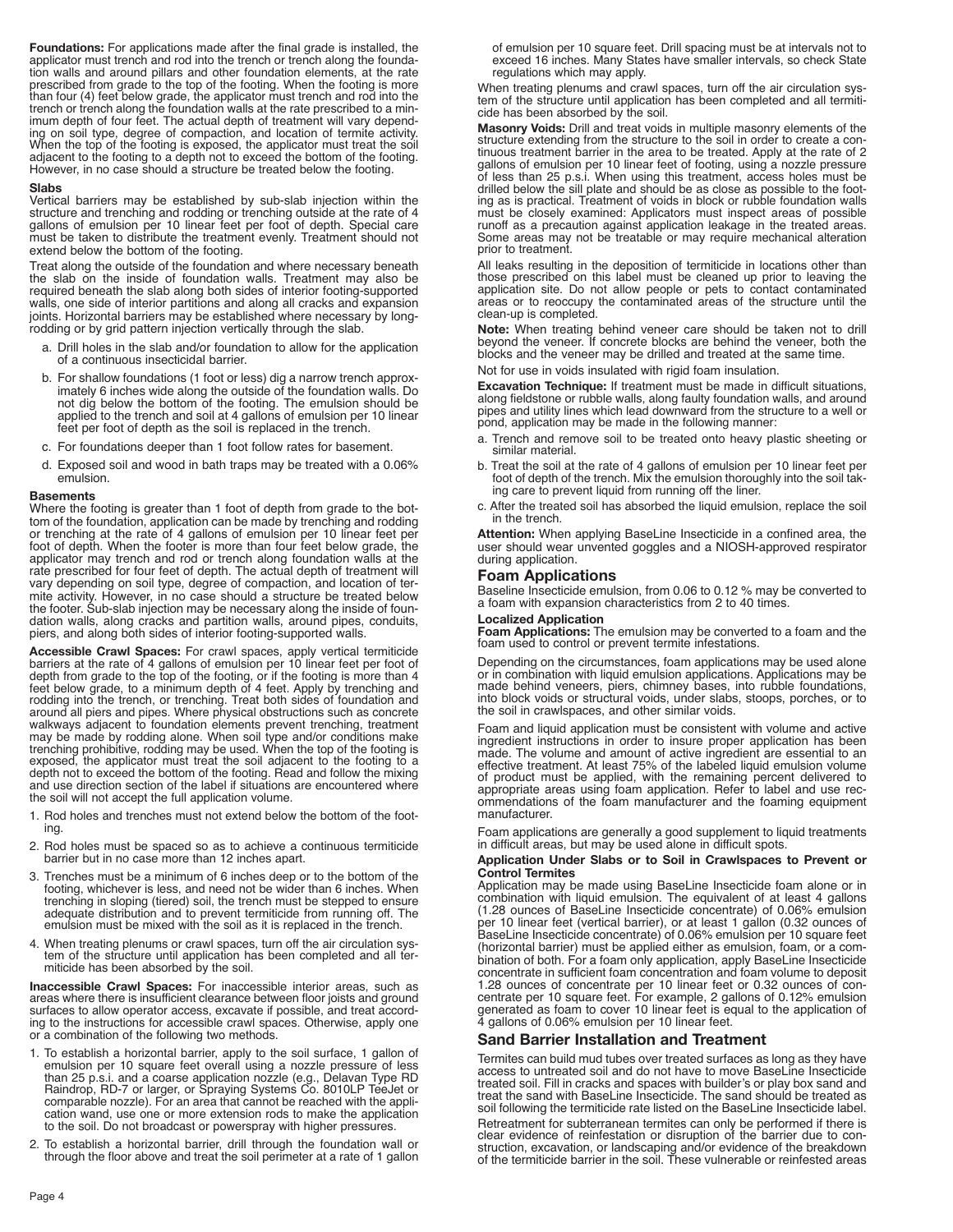may be retreated in accordance with application techniques described in<br>this product's labeling. The timing and type of these retreatments will<br>vary depending on factors such as termite pressure, soil types, soil con-<br>diti

# Annual retreatment of the structure is prohibited unless there is clear<br>evidence that reinfestation or barrier disruption has occurred.

### **APPLICATION IN CONJUNCTION WITH THE USE OF TERMITE BAITS**

As part of the integrated pest management (IPM) program for termite con-<br>trol, BaseLine Insecticide may be applied to critical areas of the structure including plumbing and utility entry sites, bath traps, expansion joints, foundation cracks and areas with known or suspected infestations at a rate of 0.06% as a spot treatment or complete barrier treatment. Applications may be made as described in the Postconstruction treatment section of this label.

# **Specific Pest Control Applications**

**Underground Services** such as: wires, cables, utility lines, pipes, conduits, etc. Services may be within structures or located outside structures, in right-of-ways or to protect long range (miles) of installations of services.

Soil treatment may be made using 0.06 to 0.12% BaseLine Insecticide emulsion to prevent attack by termites and ants.

Apply 2 gallons of emulsion per 10 linear feet to the bottom of the trench and allow to soak into the soil. Lay services on the treated soil and cover with approximately 2 inches of fill soil. Apply another 2 gallons per 10 linear feet over the soil surface to complete the treatment barrier. In wide trenches, only treat the soil in the area near the services. It is important to establish a continuous barrier of treated soil surrounding the services.

Where soil will not accept the above labeled volume, 1 gallon of 0.12% BaseLine Insecticide may be used per 10 linear feet of trench both to the bottom of the trench and over the soil on top of the services.

Finish filling the trench with treated fill soil. The soil where each service protrudes from the ground may be treated by trenching/rodding of no more than 1 to 2 gallons of emulsion into the soil.

**Precautions:**

Do not treat electrically active underground services.

### **Posts, Poles, and Other Constructions**

Create an insecticidal barrier in the soil around wooden constructions such as signs, fences and landscape ornamentation by applying a 0.06% emulsion.

Previously installed poles and posts may be treated by sub-surface injection or treated by gravity-flow through holes made from the bottom of a trench around the pole or post. Treat on all sides to create a continuous insecticidal barrier around the pole. Use 1 gallon of emulsion per foot of depth for poles and posts less than six inches in diameter. For larger poles, use 1.5 gallons of emulsion per foot of depth. Apply to a depth of 6 inches below the bottom of the wood. For larger constructions, use 4 gallons per 10 linear feet per foot of depth.

**Treatment of Wood-in-Place for Control of Wood-Infesting Insects:** (Localized Areas in Structure) For the control of insects such as termites, ants, carpenter ants, and wood-infesting beetles such as old house borer and powder post in localized areas of infested wood in and around structures, apply a 0.06% emulsion to voids and galleries in damaged wood and in spaces between wooden members of a structure and between wood and foundations where wood is vulnerable. Paint on or fan spray applications may also be used. Plastic sheeting must be placed immediately below overhead areas that are spot treated except for soil surfaces in crawl spaces. Application may be made to inaccessible areas by drilling, and then injecting emulsion with a crack and crevice injector into the damaged wood or void spaces. This type of application is not intended to be a substitute for soil treatment, mechanical alteration or fumigation to control extensive infestation of woodinfesting insects.

Termite carton nests in trees or building voids may be injected with 0.06% emulsion. Multiple injection points to varying depths may be necessary. It is desirable to physically remove carton nest material from building voids when such nests are found.

**Control of Bees and Wasps Indoors:** To control Bees, Wasp, Hornets, and Yellow-Jackets apply a 0.06% emulsion. Application should be made in the late evening when insects are at rest. Spray liberally into hiding and breeding places, especially under attic rafters, contacting as many insects as possible. Retreatment may be necessary to achieve and/or maintain control during periods of high pest pressure. Repeat application is necessary only if there are signs of renewed insect activity. Repeat application should be limited to no more than once per seven days.

**Important:** Do not apply emulsion until location of heat pipes, ducts, water and sewer lines and electrical conduits are known and identified. Caution must be taken to avoid puncturing and injection into these structural elements. Do not apply into electrical fixtures, switches, or sockets.

In the home, all food processing surfaces and utensils in the treatment area should be covered during treatment or thoroughly washed before re-use. Remove pets, birds, and cover aquariums before spraying. Do not permit humans or pets to contact treated surfaces until the spray has dried.

During any overhead applications to overhead interior areas of structures, cover surfaces below with plastic sheeting or similar materials.

Wear protective clothing, unvented goggles, gloves and respirator, when applying to overhead areas or in poorly ventilated areas. Avoid touching sprayed surfaces until spray has completely dried.

Do not use in food/feed areas of food/feed handling establishments, restaurants or other areas where food/feed is commercially prepared or processed. Do not use in serving areas while food is exposed or facility is in operation. Serving areas are areas where prepared foods are served such as dining rooms but excluding areas where food may be prepared or held.

In the home, cover all food handling surfaces and cover or remove all food and cooking utensils, or wash thoroughly after treatment. Nonfood/feed areas of food/feed areas are areas such as garbage rooms, lavatories, floor drains (to sewers) entries and vestibules, offices, locker rooms, machine rooms, boiler rooms, garages, mop closets and storage (after bottling or canning).

Not for use in Federally inspected meat and poultry plants.

### **Broadcast Treatment of Wood for the Control of Wood-infesting Insects and Nuisance Pests Outside of Structure**

Apply a 0.06% emulsion with a fan spray using a maximum pressure of 25 psi. Treatment should be made just to the point of run-off.

To control wood-infesting insects active inside trees, utility poles and/or fence posts, drill to find the interior infested cavity and inject a 0.06% emulsion. To control Bees, Wasps, Hornets, and Yellow-Jackets, apply in late evening when insects are at rest. Aim spray at nest openings in ground, bushes and in cracks and crevices which may harbor nests, saturating nest openings and contacting as many insects as possible.

### **Pests Under Slabs**

Infestations of Arthropods, such as Ants, Cockroaches and Scorpions inhabiting under slab area may be controlled by drilling and injecting or horizontal rodding and then injecting 1 gallon of a 0.06% to 0.12% emulsion per 10 square feet or 2 gallons of emulsion per 10 linear feet.

### **Attention**

Do not apply to pets, crops, or sources of electricity.

Firewood is not to be treated.

Use only in well ventilated areas.

During any application to overhead areas of structure, cover surfaces below with plastic sheeting or similar material.

Do not allow spray to contact food, foodstuffs, food contacting surfaces, food utensils or water supplies.

Thoroughly wash dishes and food handling utensils with soap and water if they become contaminated by application of this product.

Do not treat areas where food is exposed.

During indoor surface applications do not allow dripping or run-off to occur.

Do not apply this pesticide in livestock buildings (barns).

Do not apply a broadcast application to interior surfaces of homes.

### **General Applications Instructions**

BaseLine Insecticide formulation mixes readily with water and other aqueous carriers, and controls a wide spectrum of insects and mites on trees, shrubs, foliage plants, non-bearing fruit and nut trees, and flow-<br>ers in in home lawns. Non-bearing crops are perennial crops that will not pro-<br>duce a harvestable raw agricultural commodity during the season of<br>application.

BaseLine Insecticide may be tank-mixed with other products, including insect growth regulators. When tank mixing BaseLine Insecticide with insect growth regulators. When tank mixing BaseLine Insecticide with<br>other products, observe all precautions and limitations on each sepa-<br>rate product label. The addition of spreader stickers is not necessary.<br>The physica

The following procedure is recommended for preparation of a new tank<br>mix, unless specified otherwise in label directions: (1) Add wettable<br>powders to tank water, (2) Agitate, (3) Add liquids and flowables, (4) Agitate, (5) Add emulsifiable concentrates, and (6) Agitate. If a mixture<br>is found to be incompatible following this order of addition, try reversing mixture is found to be compatible after increasing the amount of water,<br>then the sprayer will need to be recalibrated for a higher volume appli-<br>cation. Do not allow tank mix to stand overnight.

When using tank mixes, observe all restrictions and precautions which appear on the labels of these products. Provide constant agitation to keep the mixture in solution.

**LAWN APPLICATION DIRECTIONS** umes up to 10 gallons of carrier per 1000 square feet to get uniform<br>coverage when treating dense grass foliage.

For low water volume usage, less than 2 gallons/1000 square feet, addition of a non-ionic or silicone based surfactant (0.25% v/v) is recom-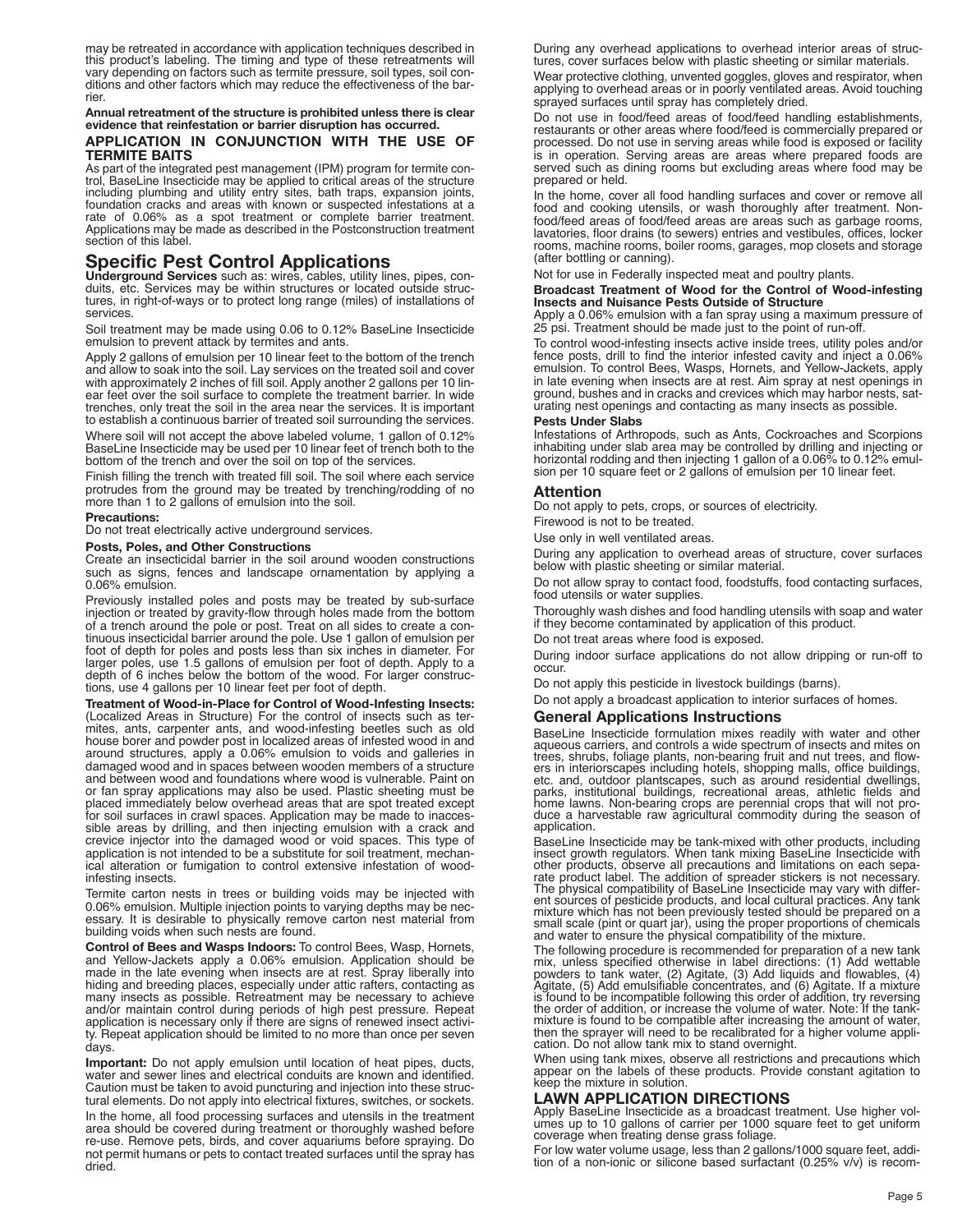mended, as is immediate irrigation of treated area with at least 0.25 inches of water following application to ensure efficacy of sub-surface pests such as, but not limited to, mole crickets.

# **LAWN APPLICATION RATES**

| Pest                                                                                                                                                                                                                                                                                                                                   | <b>BaseLine Insecticide</b>                   |
|----------------------------------------------------------------------------------------------------------------------------------------------------------------------------------------------------------------------------------------------------------------------------------------------------------------------------------------|-----------------------------------------------|
| Annual Bluegrass Weevil <sup>1</sup> (Listronotus, formerly<br>Hyperodes)<br>Armyworms <sup>2</sup><br><b>Billbugs</b><br>Crane Flies <sup>3</sup><br>Crickets<br>Cutworms <sup>2</sup><br>Earwigs<br>Fall Webworms<br>Fleas (adults, larvae)<br>Grasshoppers<br>Mealybugs<br><b>Mites</b><br>Sod Webworms <sup>2</sup><br>Spittlebugs | $0.07 - 0.15$ fl.ozs.<br>per 1000 square feet |
| Ants<br>Chinch Bugs<br>Mole Crickets <sup>4</sup><br>Imported Fire Ants <sup>5</sup><br>Japanese Beetles<br>(adult)<br>Ticks <sup>6</sup>                                                                                                                                                                                              | 0.07-0.30 fl.ozs.<br>per 1000 square feet     |

To maximize efficacy against sub-surface pests, BaseLine Insecticide should be applied with a non-ionic or silicone based surfactant (0.25% v/v) in sufficient water to ensure good penetration of spray to soil-thatch matrix. Treated areas should then be irrigated with 0.25 to 0.5 inches of water immediately afterwards paying special attention so that run-off or puddling does not occur. Consult your local extension agent for specific control recommendations for your area.

<sup>1</sup>Applications should be timed to control adult weevils with their earliest spring activity. This generally begins when Forsythia is in full bloom and concludes when<br>flowering dogwood (C*ornus florida*) is in full bloom. Consult your State<br>Cooperative Extension Service for more specific informa tion timing.

2 Delay watering or mowing for <sup>24</sup> hours after application to ensure optimum con- trol of armyworms, cutworms and sod webworms.

<sup>3</sup>Treatments can be made to control early to mid-season larvae (approximately August - February) as they feed on plant crowns. Treatments made to late-sea- son larvae (approximately March, April) may only provide suppression.

<sup>4</sup>For control of overwintered mole crickets apply the lower rate in early spring. For the control of adult Mole Crickets in late-Summer or early Fall, apply the higher rate. To enhance control a non-ionic surfactant or a silicone based surfactant (0.25% v/v) may be applied as a tank-mix for the control of late summer or fall adult mole crickets.

5 This application rate is for foraging ants. See the Pest Control on Outside Surfaces and Around Buildings section for mound control application instructions.

<sup>6</sup>Ticks (Including ticks that may transmit Lyme Disease and Rocky Mountain<br>Spotted fever): Do not make spot applications. Treat the entire area where expo-<br>sure to ticks may occur. Use higher spray volumes when treating a dense ground cover or heavy leaf litter. Ticks may be reintroduced from sur-rounding areas on host animals. Retreatment may be necessary to achieve and/or maintain control during periods of high pest pressure. Repeat application is necessary only if there are signs of renewed activity. Repeat application should be limited to no more than once per seven days.

Deer ticks (Ixodes sp.) have a complicated life cycle that ranges over a two year<br>period and involves four life stages. Applications should be made in the late fall<br>and/or early spring to control adult ticks that are usual above the soil surface and in mid to late spring to control larvae and nymphs that reside in the soil and leaf litter.

**American dog ticks** may be a considerable nuisance in suburban settings, paridentified about the state of the state of the state and the state in the state in the state in the state in the state in the state in the state in the state in the state in the state in the state is the encountered. Appli

**In New York State, this product may NOT be applied to any grass or turf area within 100 feet of a water body (lake, pond, river, stream, wetland, or drainage ditch).**

**In New York State, do make a single repeat application of this product if there are signs of renewed insect activity, but not sooner than two weeks after the first application.**

Do not apply when wind conditions favor downwind drift to nearby water bodies.

Do not apply when wind velocity exceeds 10 miles per hour.

Apply using nozzles that provide the largest droplet size compatible with adequate coverage.

# **Ornamentals and Trees (Foliar applications):**

For ornamental applications, dilute 0.26 to 1.28 fluid ounces of BaseLine Insecticide per 10 gallons of water and apply at the rate of 10 gallons per 4,356 square feet. One gallon of finish spray will treat 435 square feet. If a higher volume application is required for adequate coverage of the plant canopy, BaseLine Insecticide may be diluted in large volumes of water as long as the maximum label rate (1.28 fluid ounces per 4,356 square feet) is not exceeded. BaseLine Insecticide may be applied through low volume equipment by dilution with water and providing the maximum label rate (1.28 fluid ounces per 4,356 square feet) is not exceeded.

# **ORNAMENTAL APPLICATION RATES**

|                                                                                                                                                                                                                                                                                                                                                                                                                                                                                                                                                                                                                                                                                                                                                                                                | Rate                |                       |                                                                                                                                                                                                                                                                                                                                                                                                                                                                                                                                                                                                                                                                                                                                                                                                                                                                                                                                                                                                                                                                                                                                                                                                                                                                                                                                                                       |
|------------------------------------------------------------------------------------------------------------------------------------------------------------------------------------------------------------------------------------------------------------------------------------------------------------------------------------------------------------------------------------------------------------------------------------------------------------------------------------------------------------------------------------------------------------------------------------------------------------------------------------------------------------------------------------------------------------------------------------------------------------------------------------------------|---------------------|-----------------------|-----------------------------------------------------------------------------------------------------------------------------------------------------------------------------------------------------------------------------------------------------------------------------------------------------------------------------------------------------------------------------------------------------------------------------------------------------------------------------------------------------------------------------------------------------------------------------------------------------------------------------------------------------------------------------------------------------------------------------------------------------------------------------------------------------------------------------------------------------------------------------------------------------------------------------------------------------------------------------------------------------------------------------------------------------------------------------------------------------------------------------------------------------------------------------------------------------------------------------------------------------------------------------------------------------------------------------------------------------------------------|
| Pest                                                                                                                                                                                                                                                                                                                                                                                                                                                                                                                                                                                                                                                                                                                                                                                           | lb ai/              | fLoz.                 | Comments                                                                                                                                                                                                                                                                                                                                                                                                                                                                                                                                                                                                                                                                                                                                                                                                                                                                                                                                                                                                                                                                                                                                                                                                                                                                                                                                                              |
|                                                                                                                                                                                                                                                                                                                                                                                                                                                                                                                                                                                                                                                                                                                                                                                                |                     | 10 Gallons 10 Gallons |                                                                                                                                                                                                                                                                                                                                                                                                                                                                                                                                                                                                                                                                                                                                                                                                                                                                                                                                                                                                                                                                                                                                                                                                                                                                                                                                                                       |
| Ants<br>Aphids<br>Bagworms<br><b>Black Vine Weevil</b><br>(adults)<br><b>Brown Soft Scales</b><br><b>Broad Mites</b><br>Budworms<br>Centipedes<br>Clover Mites<br>Cicadas<br>Crickets<br>Cutworms<br>Douglas-fir Needle<br>Midge<br>Earwigs<br><b>Elm Leaf Beetles</b><br><b>Fall Webworms</b><br>Flea Beetles<br>Glassywinged Sharp<br>shooter<br>Grasshoppers<br><b>Gypsy Moth Caterpillars</b><br>Lace Bugs<br>Leafhoppers<br>Leaf feeding<br>Caterpillars<br>Mealybugs<br>Millipedes<br>Mole Crickets*<br>Mosquitoes<br>Nantucket Pinetip Moth<br>Orchid Weevil<br>Pillbugs<br><b>Pine Sawflies</b><br>Plant Bugs (incl. Lygus<br>spp)<br>Psyllids<br>Scale (crawlers)<br>Scorpions<br>Sowbugs<br>Spiders<br>Spittlebugs<br><b>Tent Caterpillars</b><br>Tip Moths<br>Weevils<br>Whiteflies | 0.004<br>to<br>0.02 | 0.26<br>to<br>1.28    | Apply the specified rate as a<br>full coverage foliar<br>spray.<br>Repeat as<br>necessary to<br>achieve control using higher<br>rates as pest pressure and<br>toliage<br>area<br>increases.<br>Repeat application should be<br>limited to no more than once<br>per seven days.<br>To control Bagworm: Apply<br>when larvae begin to hatch.<br>larvae<br>directly.<br>Spray<br>Applications made when lar-<br>vae are young will be most<br>effective.<br>Spray at the time of bud break<br>to control Douglas-fir needle<br>midge.<br>To control scale crawlers and<br>twig borers: Treat trunks,<br>stems, and twigs in addition to<br>plant foliage. Best results are<br>achieved<br>when<br>thorough<br>spray coverage is achieved at<br>the beginning of crawler activ-<br>ity.<br>Certain cultivars may be sen-<br>sitive to the final spray solu-<br>tion. A small number of plants<br>should<br>be<br>treated<br>and<br>observed for one week prior to<br>application to the entire planti-<br>ng.<br>Use of an alternate class of<br>chemistry in a treatment pro-<br>gram is recommended to pre-<br>vent or delay pest resistance.<br>Use sufficient water to obtain<br>uniform coverage. Typical use<br>rates are 10 gallons of spray<br>per 4,356 square feet.<br>To control Black Vine Weevil<br>and Fungus Gnat larvae,<br>apply as a drench at the rate |
| Citrus Thrips<br>Beet Armyworm<br>Diaprepes<br>(larvae, adult)<br>European Red Mite<br>Leafrollers<br><b>Spider Mites</b><br>Thrips<br>Treehoppers<br><b>Twig Borers</b><br>Zimmerman Pine Moth                                                                                                                                                                                                                                                                                                                                                                                                                                                                                                                                                                                                | 0.006<br>to<br>0.02 | 0.38<br>to<br>1.28    | of approximately 8 ounces of<br>finished spray per 6 inch pot.<br>*For control of overwintered<br>mole crickets apply the lower<br>rate in early Spring. For the<br>control of adult Mole Crickets<br>in late-Summer or early Fall,<br>apply the higher rate.                                                                                                                                                                                                                                                                                                                                                                                                                                                                                                                                                                                                                                                                                                                                                                                                                                                                                                                                                                                                                                                                                                         |
| Imported Fire Ant<br>Foragers<br>Japanese Beetles<br>(adult)<br>Leafminers<br>Pecan Leaf<br>Scorch Mite<br>Black Vine Weevil (lar-<br>vae)<br>Fungus Gnats (adults &<br>larvae)<br>Wasps                                                                                                                                                                                                                                                                                                                                                                                                                                                                                                                                                                                                       | 0.01<br>to<br>0.02  | 0.64<br>to<br>1.28    |                                                                                                                                                                                                                                                                                                                                                                                                                                                                                                                                                                                                                                                                                                                                                                                                                                                                                                                                                                                                                                                                                                                                                                                                                                                                                                                                                                       |